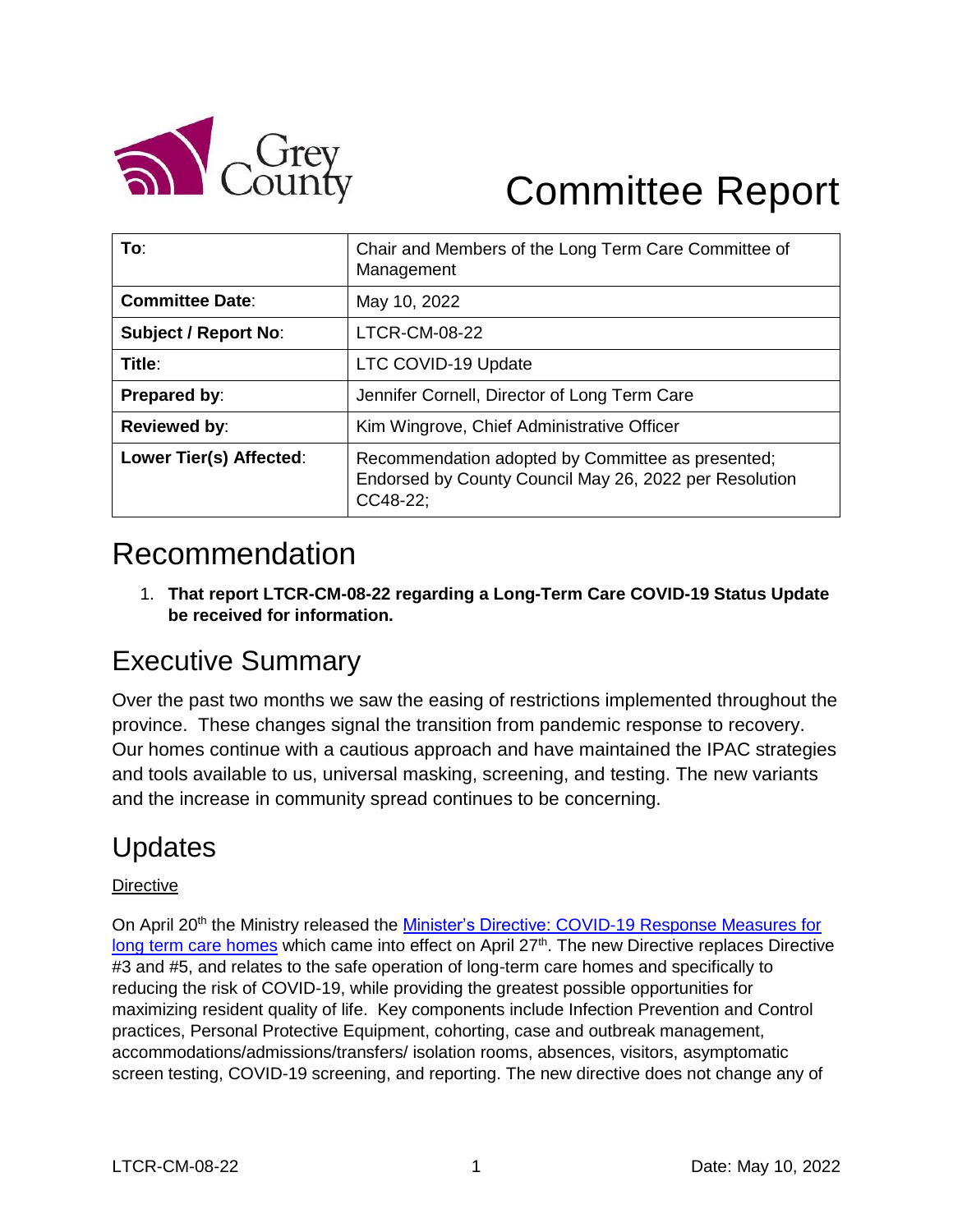the current measures that are in place. It is now the new authority for required measures within LTC homes, along with the details in the relevant guidance documents effective April 27, 2022.

#### COVID-19 Outbreak

On April 12<sup>th</sup>, a COVID-19 Outbreak was declared on 2 North at Lee Manor. The outbreak affected six residents. Staffing levels were impacted due to an increase in high-risk contacts within the community. This is a trend across all three homes, contingency plans are in place and activated as required.

#### Vaccination

On March 9<sup>th</sup> the Ministry released a memo regarding their mandatory COVID-19 vaccination policy would now be a guidance-based approach that continues to support homes with their employer-led policies and best practices. It also outlined the organizational expectations with regards to mandatory COVID-19 immunization of staff, agency, support workers, student placements, volunteers, and caregivers as of March 11, 2022. As stated in the March 9<sup>th</sup>, 2022, Associate Deputy Minister's memo, **"***this is particularly important for long term care home residents to ensure they have the greatest level of immune protection possible."* 

Our three long term care homes will continue with the current COVID-19 Immunization policy that states all eligible staff, student placements, volunteers, support workers and caregivers to provide proof of having received a third dose by March 21<sup>st</sup>, unless they have a valid medical exemption. For those who are eligible to receive a third dose after March 21<sup>st</sup>, they must provide proof of a third dose within 30 days of becoming eligible.

All LTC Homes' vaccination policies were required to be updated to reflect that the COVID-19 immunization policy does not apply to outdoor visitors and children under 5 years.

On April 11<sup>th</sup> the definition of fully vaccinated was changed to staying up to date with vaccines, per the Ministry of Health Staying Up to Date with COVID-19 Vaccines: Recommended Doses Guidance.

> • Staying up to date with COVID-19 vaccines means a person has received all recommended COVID-19 vaccine doses, including any booster dose(s) when eligible.

Our current COVID vaccination rates are: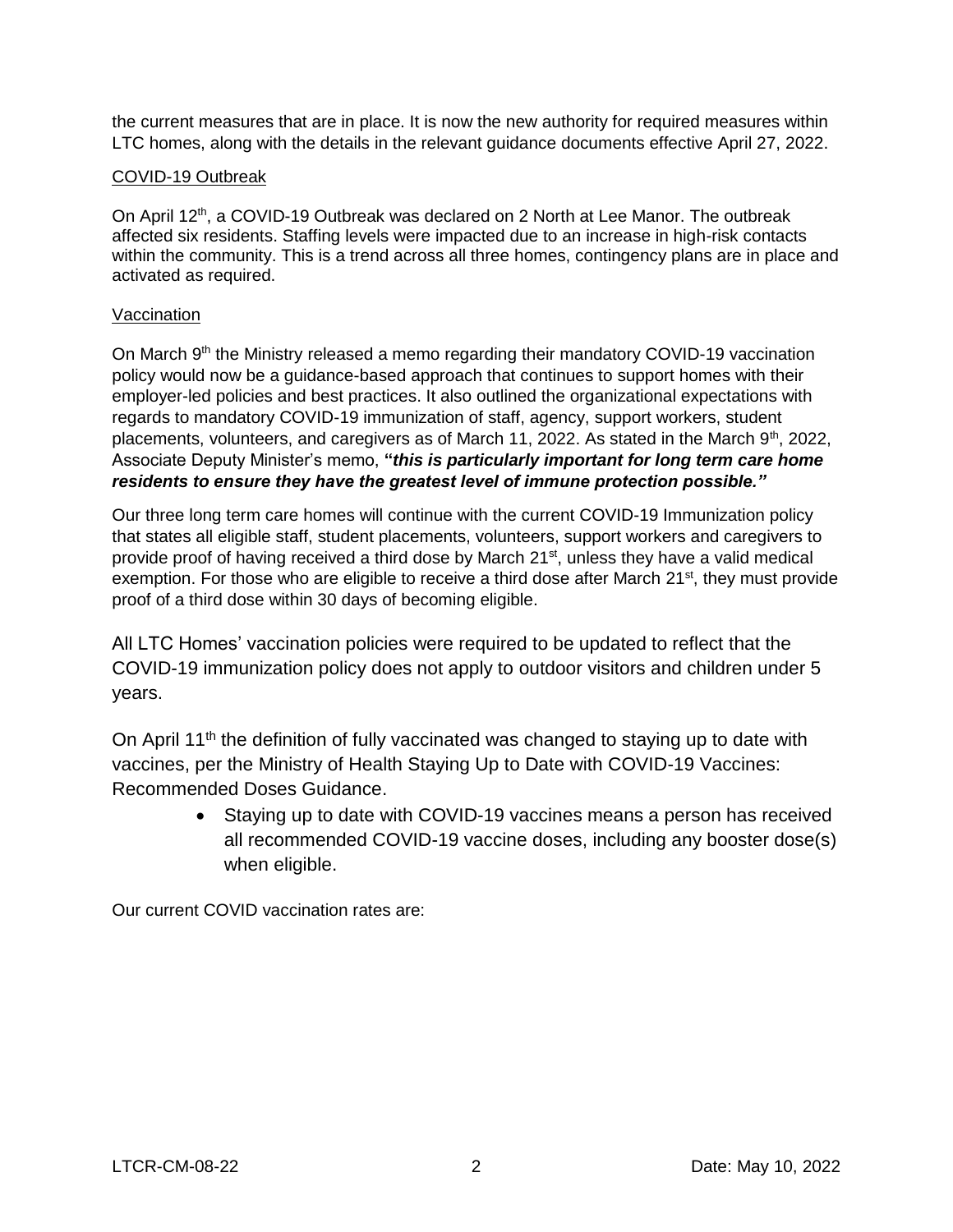

#### Surveillance Testing

Daily rapid antigen testing continues for all staff, students, support workers, volunteers, designated care partners and general visitors continues to assist with early detection. On average our three homes are completing over 2,500 rapid antigen tests on a weekly basis.

Rapid Antigen Testing (RAT) has evolved in both the type of swab (nasopharyngeal to nasal swabs) and collection method (staff obtained to self-swabbing). Currently we have been using the nasal self-swabbing method for rapid antigen test surveillance. A science brief by the [Ontario Science Table](https://covid19-sciencetable.ca/sciencebrief/use-of-rapid-antigen-tests-during-the-omicron-wave/) in February 2022, highlighted that "the use of oral-nasal sampling may improve diagnostic test sensitivity for Omicron" as it has been "established that the sensitivity of rapid antigen tests is lower for the Omicron variant than for the Delta variant and that nasal samples are less sensitive than combined oral-nasal samples". Early detection is a crucial element to ensure the safety of our residents, families, and staff. Effective April  $1<sup>st</sup>$ , all three homes have implemented the [oral-nasal method](https://www.ontariohealth.ca/sites/ontariohealth/files/2022-02/COVID-19RapidAntigenTests-HowtoCollectaSample.pdf) for surveillance testing.

On April 1<sup>st</sup>, the Ministry of Health released an updated guidance document outlining management of staff in high-risk settings. The [COVID-19 Interim Guidance](https://www.health.gov.on.ca/en/pro/programs/publichealth/coronavirus/docs/early_return%20_to_work.pdf) provided a framework for employers managing return to work of staff who are close contacts or cases of COVID-19.

ID Now training was completed in March, all three homes may utilize this method of molecular testing to detect COVID-19 in a timely manner.

#### Visiting & Leaves of Absences

March 21<sup>st</sup>

 Resumed visits by unvaccinated general visitors as pre-booked indoor visiting stations. Active screening and surveillance testing are completed at each visit. N95 masks are also worn.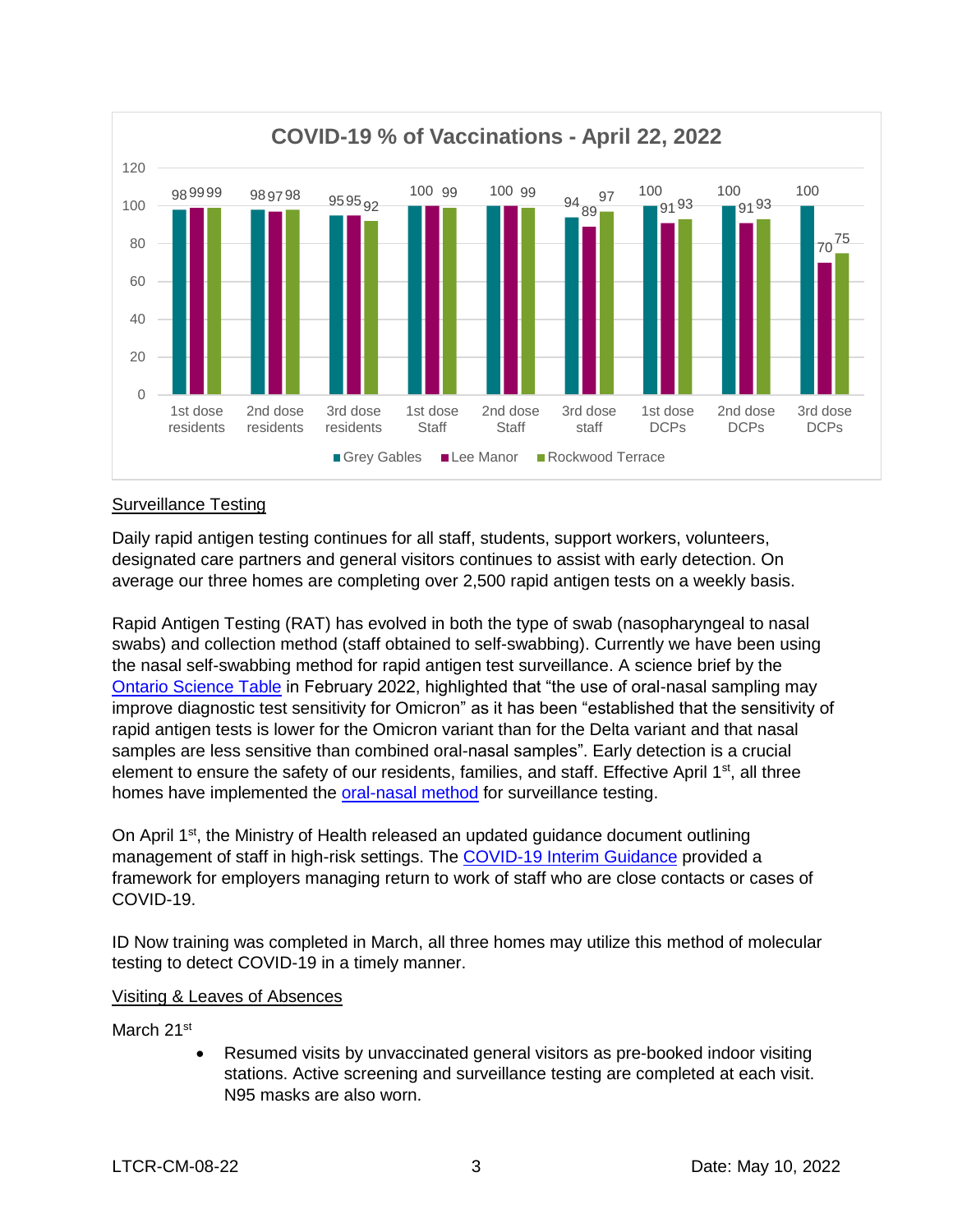A [virtual family meeting w](https://www.youtube.com/watch?v=OoZaQfFLvn0)as held on March  $15<sup>th</sup>$  to discuss the latest updates for visiting and leaves.

On April 8th, the Ministry released an update to the COVID-19 Guidance Document, these changes came into effect on April 11<sup>th</sup>.

 Residents who leave the home on day and overnight absences do not need to isolate upon return however when returning from an absence (either day or overnight), residents must undergo a PCR test on Day 5 of their return.

Effective April  $27<sup>th</sup>$ , masks are not required outdoor visiting, however outdoor masking is still recommended and encouraged as an added layer of protection against COVID-19. Outdoor visitors are still required to be actively screened upon arrival.

#### IPAC Strategies

On March 21<sup>st</sup>, staff members at all three homes were provided the choice to transition back to surgical masks. N95s masks continue to be provided to all unvaccinated visitors and staff that choose the higher protection. To accommodate younger visitors, we purchased N95 masks in children's sizes.

The updated guidance document also affected cohorting and physical distancing:

- Cohorting practices for residents and staff are no longer required unless in an outbreak situation.
- Removing physical distancing requirements between staff and clients of Adult Day Programs that take place on the site of a long-term care home.

#### Designated Care Partner Program

Our Designated Care Partner program was presented at the Advantage Ontario's Annual Convention on April 21<sup>st</sup>. Jennifer Cornell and Pat Morden also provided a presentation at the convention "The Colour It Your Way Chronicles", highlighting the first 10 years in making this promise happen in our Grey County Long Term Care Homes.

#### **Staffing**

Grey County has been working collaboratively with the YMCA Employment Services during the pandemic on many projects. The essential skills micro credential program was very successful. Many of our Care Support Assistants that completed the course have already enrolled in the PSW, RPN and FSW course.

The Emergency Response Team now has over 30 individuals who are ready to be deployed when needed. A number of individuals also completed additional orientation sessions at three long term care homes in Grey and Bruce and have secured employment as care support assistants/resident care aides.

On March 30<sup>th</sup>, the YMCA joined the Long Term Care Committee meeting to announce the funding approval for the PSW Training Program. This fully funded program will introduce 44 new PSWs to our healthcare sector. There are 22 spots available for Care Support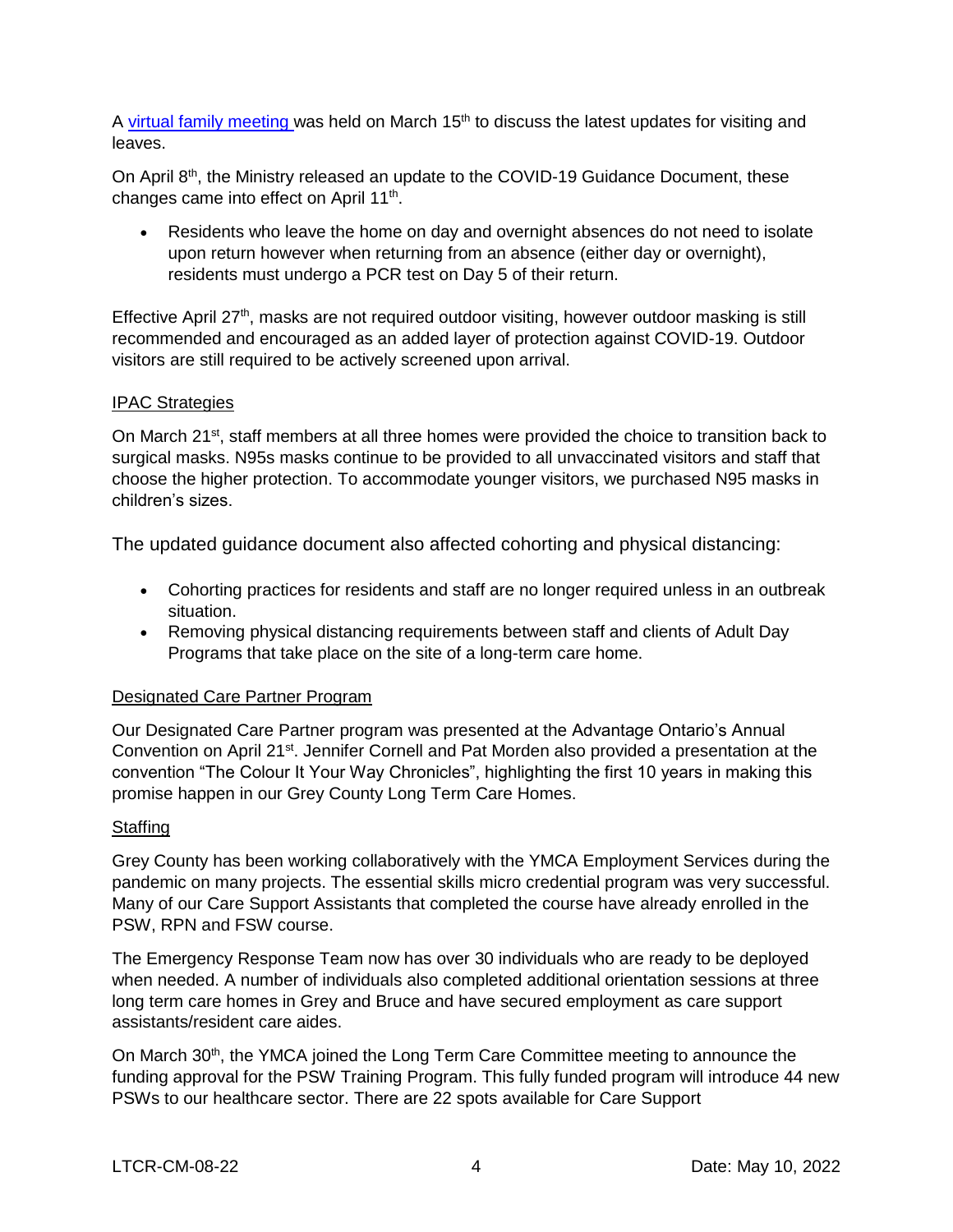Assistant/Resident Care Aides that have completed the Essential Skills Program. There are also 22 spots available for applicants without the micro credential certificate. Training can be completed on a part time or full-time basis with Georgian College. We are grateful for the continued support that the YMCA provides. Introducing 44 PSWs to long term care is a positive opportunity for our communities to continue to "Grow our Own' skilled team members.

#### Recovery and Wellness

In March, we focused on promoting staff wellness. The month started with staff receiving a letter of appreciation from Grey County's Warden and CAO. The week of March 21<sup>st</sup>, Self-Care Wellness packages were delivered to each home for all staff to jumpstart their own self-care. All three homes released their Wellness Newsletter at the end of March. The wellness newsletter will be a quarterly publication that features wellness tips and resources, Colour It Spirit photos, along with Colour It stories.

### **Finance**

On March  $7<sup>th</sup>$ , 2022, the Ministry of Health announced that the province will provide a lump sum payment of up to \$5,000 to eligible full-time nurses and a prorated payment of up to \$5,000 for eligible part-time and casual nursing staff across the province starting in April. Eligibility includes all full time, part time and casual nurses including RNs, RPNs and Nurse Practitioners working in direct patient care in publicly funded services such as hospitals, LTC and retirement homes, home and community care, primary care, mental health and addictions, emergency services, and corrections, as well as range of other community based, and developmental services. It was also noted that registered nurses in a management or supervisory role who were redeployed to a direct patient care role will also qualify. The payment will be paid by employers in two installments, first in April and then in September.

On March 29<sup>th</sup>, 2022, new legislation includes making the PSW wage enhancement permanent, and provisions to make it easier and quicker for foreign-credentialled health workers to begin practicing in Ontario.

On March 31<sup>st</sup>, the Ministry announced they will be winding down the Co-Payment Waiver program that was implemented on April 23, 2021, to assist hospital capacity during the peak of the third wave. Residents admitted to a long-term care home up to and including the day before the Fixing Long-Term Care Act, 2021 comes into force who otherwise qualify for the Copayment Waiver Program will continue to have their fees waived until they are offered a spot in their first-choice home. Hospital patients will continue to be admitted as residents to long-term care homes as appropriate through applicable admissions processes.

On April 8th, the Ministry announced an extension of the Occupancy Funding Protection until September 30, 2022. This extension will maintain our budgeted funding regardless of occupancy due to outbreak requirements and restrictions.